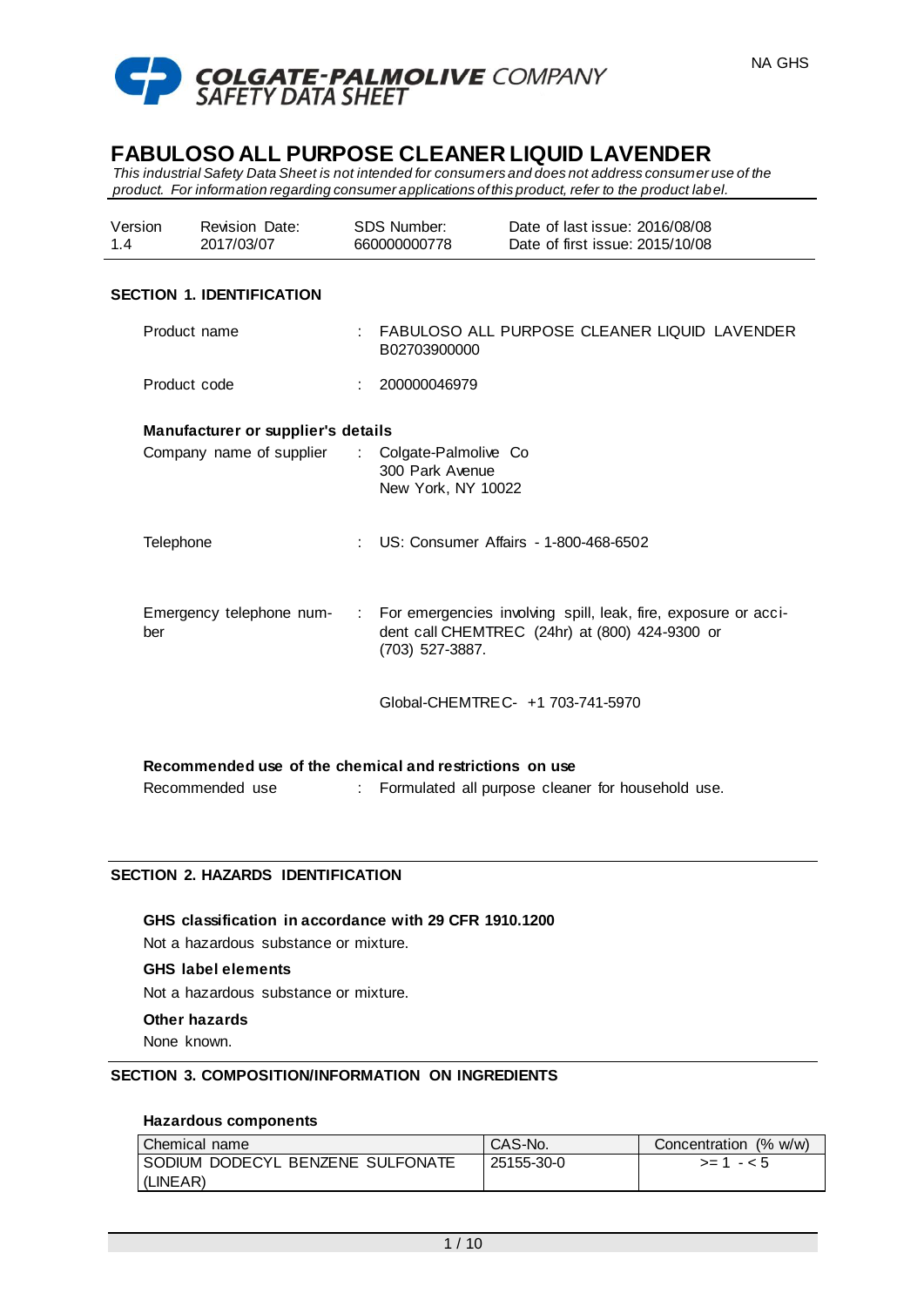



*This industrial Safety Data Sheet is not intended for consumers and does not address consumer use of the product. For information regarding consumer applications of this product, refer to the product label.*

| Version | <b>Revision Date:</b> | SDS Number:  | Date of last issue: 2016/08/08  |
|---------|-----------------------|--------------|---------------------------------|
| 1.4     | 2017/03/07            | 660000000778 | Date of first issue: 2015/10/08 |

### **SECTION 4. FIRST AID MEASURES**

| General advice                                                    | Do not leave the victim unattended.                                                                                                                                                 |
|-------------------------------------------------------------------|-------------------------------------------------------------------------------------------------------------------------------------------------------------------------------------|
| If inhaled                                                        | If unconscious, place in recovery position and seek medical<br>advice.<br>If symptoms persist, call a physician.                                                                    |
| In case of skin contact                                           | $:$ If skin irritation persists, call a physician.<br>If on skin, rinse well with water.<br>If on clothes, remove clothes.                                                          |
| In case of eye contact                                            | Flush eyes with water as a precaution.<br>Remove contact lenses.<br>Protect unharmed eye.<br>Keep eye wide open while rinsing.<br>If eye irritation persists, consult a specialist. |
| If swallowed                                                      | Keep respiratory tract clear.<br>Do not give milk or alcoholic beverages.<br>Never give anything by mouth to an unconscious person.<br>If symptoms persist, call a physician.       |
| Most important symptoms<br>and effects, both acute and<br>delayed | : None known.                                                                                                                                                                       |

# **SECTION 5. FIREFIGHTING MEASURES**

| Unsuitable extinguishing<br>media                |   | : High volume water jet                                                                                                                                                                                                         |
|--------------------------------------------------|---|---------------------------------------------------------------------------------------------------------------------------------------------------------------------------------------------------------------------------------|
| Specific hazards during fire-<br>fighting        |   | : Do not allow run-off from fire fighting to enter drains or water<br>courses.                                                                                                                                                  |
| ucts                                             |   | Hazardous combustion prod- : No hazardous combustion products are known                                                                                                                                                         |
| Further information                              |   | : Collect contaminated fire extinguishing water separately. This<br>must not be discharged into drains.<br>Fire residues and contaminated fire extinguishing water must<br>be disposed of in accordance with local regulations. |
| Special protective equipment<br>for firefighters | ÷ | Wear self-contained breathing apparatus for firefighting if nec-<br>essary.                                                                                                                                                     |

#### **SECTION 6. ACCIDENTAL RELEASE MEASURES**

|                          | Personal precautions, protec-: Use personal protective equipment. |
|--------------------------|-------------------------------------------------------------------|
| tive equipment and emer- |                                                                   |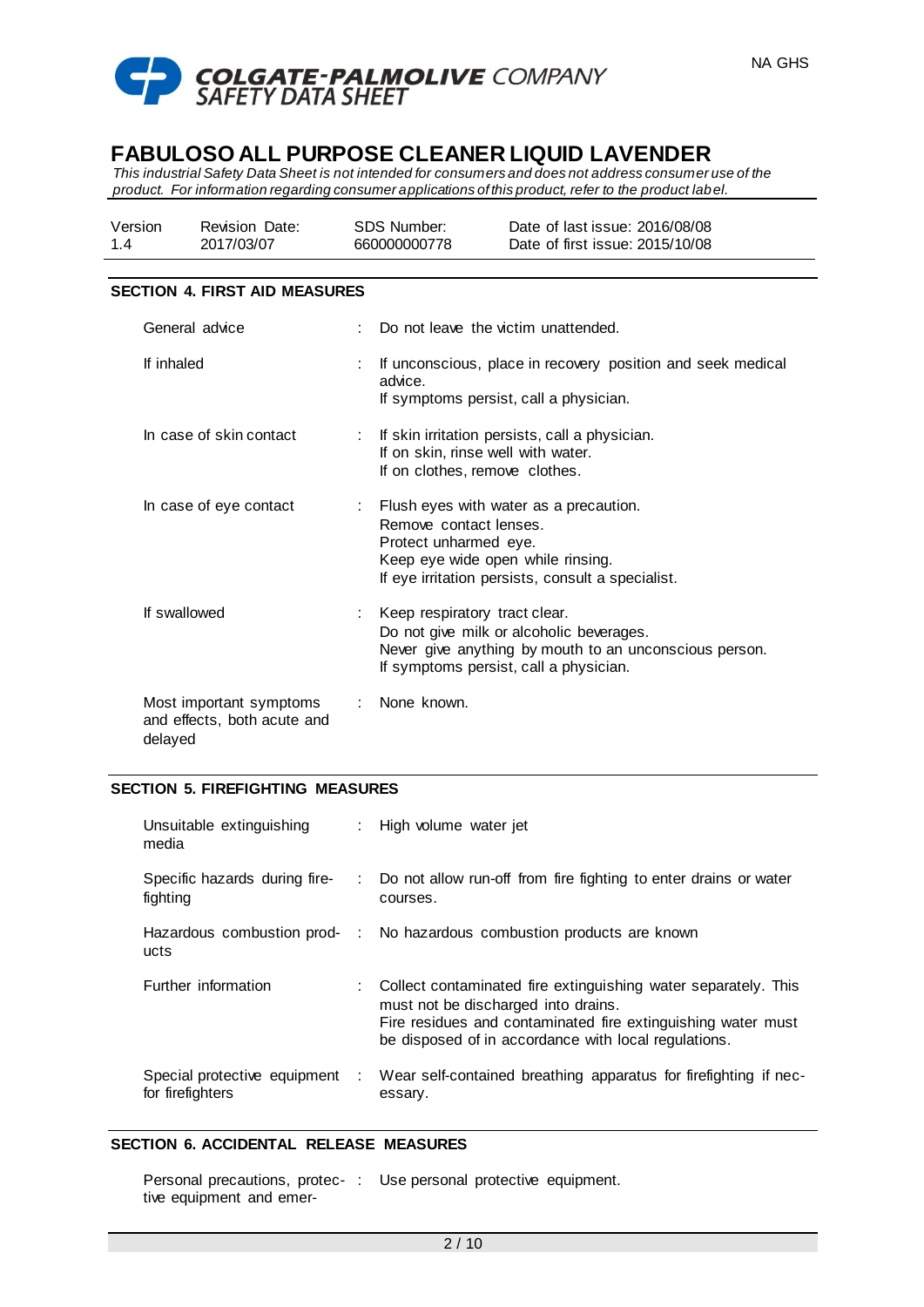

*This industrial Safety Data Sheet is not intended for consumers and does not address consumer use of the product. For information regarding consumer applications of this product, refer to the product label.*

| Version<br>1.4            | <b>Revision Date:</b><br>2017/03/07                      |    | SDS Number:<br>660000000778 | Date of last issue: 2016/08/08<br>Date of first issue: 2015/10/08                                                                                               |
|---------------------------|----------------------------------------------------------|----|-----------------------------|-----------------------------------------------------------------------------------------------------------------------------------------------------------------|
|                           | gency procedures                                         |    |                             |                                                                                                                                                                 |
| Environmental precautions |                                                          | ÷. | respective authorities.     | Prevent product from entering drains.<br>Prevent further leakage or spillage if safe to do so.<br>If the product contaminates rivers and lakes or drains inform |
|                           | Methods and materials for<br>containment and cleaning up |    |                             | Wipe up with absorbent material (e.g. cloth, fleece).<br>Keep in suitable, closed containers for disposal.                                                      |

# **SECTION 7. HANDLING AND STORAGE**

| fire and explosion          | Advice on protection against : Normal measures for preventive fire protection.                                                                                                                                                                                                 |
|-----------------------------|--------------------------------------------------------------------------------------------------------------------------------------------------------------------------------------------------------------------------------------------------------------------------------|
| Advice on safe handling     | : Avoid contact with skin and eyes.<br>For personal protection see section 8.<br>Smoking, eating and drinking should be prohibited in the ap-<br>plication area.<br>Dispose of rinse water in accordance with local and national<br>regulations.                               |
| Conditions for safe storage | Keep container tightly closed in a dry and well-ventilated<br>place.<br>Containers which are opened must be carefully resealed and<br>kept upright to prevent leakage.<br>Electrical installations / working materials must comply with<br>the technological safety standards. |

# **SECTION 8. EXPOSURE CONTROLS/PERSONAL PROTECTION**

#### **Components with workplace control parameters**

Contains no substances with occupational exposure limit values.

#### **Hazardous components without workplace control parameters**

| Components               | CAS-No.    |
|--------------------------|------------|
| SODIUM DODECYL           | 25155-30-0 |
| <b>BENZENE SULFONATE</b> |            |
| (LINEAR)                 |            |

# **Personal protective equipment**

Respiratory protection : No personal respiratory protective equipment normally required.

Hand protection

| Remarks | The suitability for a specific workplace should be discussed |
|---------|--------------------------------------------------------------|
|         | with the producers of the protective gloves.                 |

Eye protection : Eye wash bottle with pure water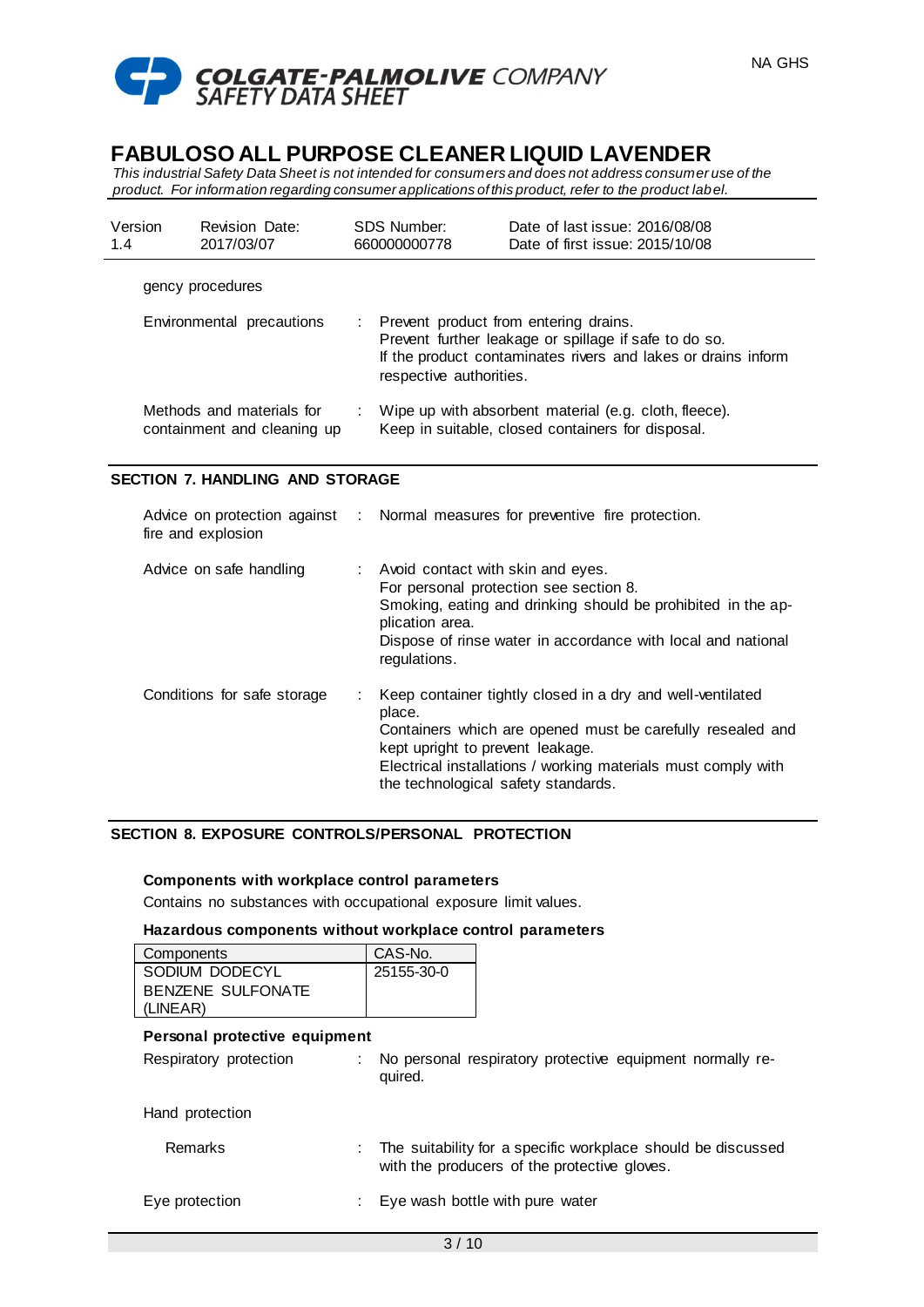

*This industrial Safety Data Sheet is not intended for consumers and does not address consumer use of the product. For information regarding consumer applications of this product, refer to the product label.*

| Version<br>1.4           | <b>Revision Date:</b><br>2017/03/07 | SDS Number:<br>660000000778                                                                                        | Date of last issue: 2016/08/08<br>Date of first issue: 2015/10/08                                                   |
|--------------------------|-------------------------------------|--------------------------------------------------------------------------------------------------------------------|---------------------------------------------------------------------------------------------------------------------|
|                          |                                     | Tightly fitting safety goggles                                                                                     |                                                                                                                     |
| Skin and body protection |                                     | Impervious clothing                                                                                                | Choose body protection according to the amount and con-<br>centration of the dangerous substance at the work place. |
| Hygiene measures         |                                     | When using do not eat or drink.<br>When using do not smoke.<br>Wash hands before breaks and at the end of workday. |                                                                                                                     |

## **SECTION 9. PHYSICAL AND CHEMICAL PROPERTIES**

| Appearance  | liquid      |
|-------------|-------------|
| Colour      | purple      |
| pH          | : 7.0       |
| Flash point | : $>200$ °F |
| Density     | 1 $g/cm3$   |

#### **SECTION 10. STABILITY AND REACTIVITY**

| Reactivity          | No decomposition if stored and applied as directed.                                  |
|---------------------|--------------------------------------------------------------------------------------|
| Chemical stability  | No decomposition if stored and applied as directed.                                  |
| tions               | Possibility of hazardous reac- : No decomposition if stored and applied as directed. |
| Conditions to avoid | No data available                                                                    |

#### **SECTION 11. TOXICOLOGICAL INFORMATION**

#### **Acute toxicity**

Not classified based on available information.

| <b>Product:</b>       |                                                                        |
|-----------------------|------------------------------------------------------------------------|
| Acute oral toxicity   | Acute toxicity estimate: $> 5,000$ mg/kg<br>Method: Calculation method |
| Acute dermal toxicity | Acute toxicity estimate: $> 5,000$ mg/kg<br>Method: Calculation method |

# **Components:**

|                     | SODIUM DODECYL BENZENE SULFONATE (LINEAR): |
|---------------------|--------------------------------------------|
| Acute oral toxicity | : LD50 (Rat): 1,080 - 1,980 mg/kg          |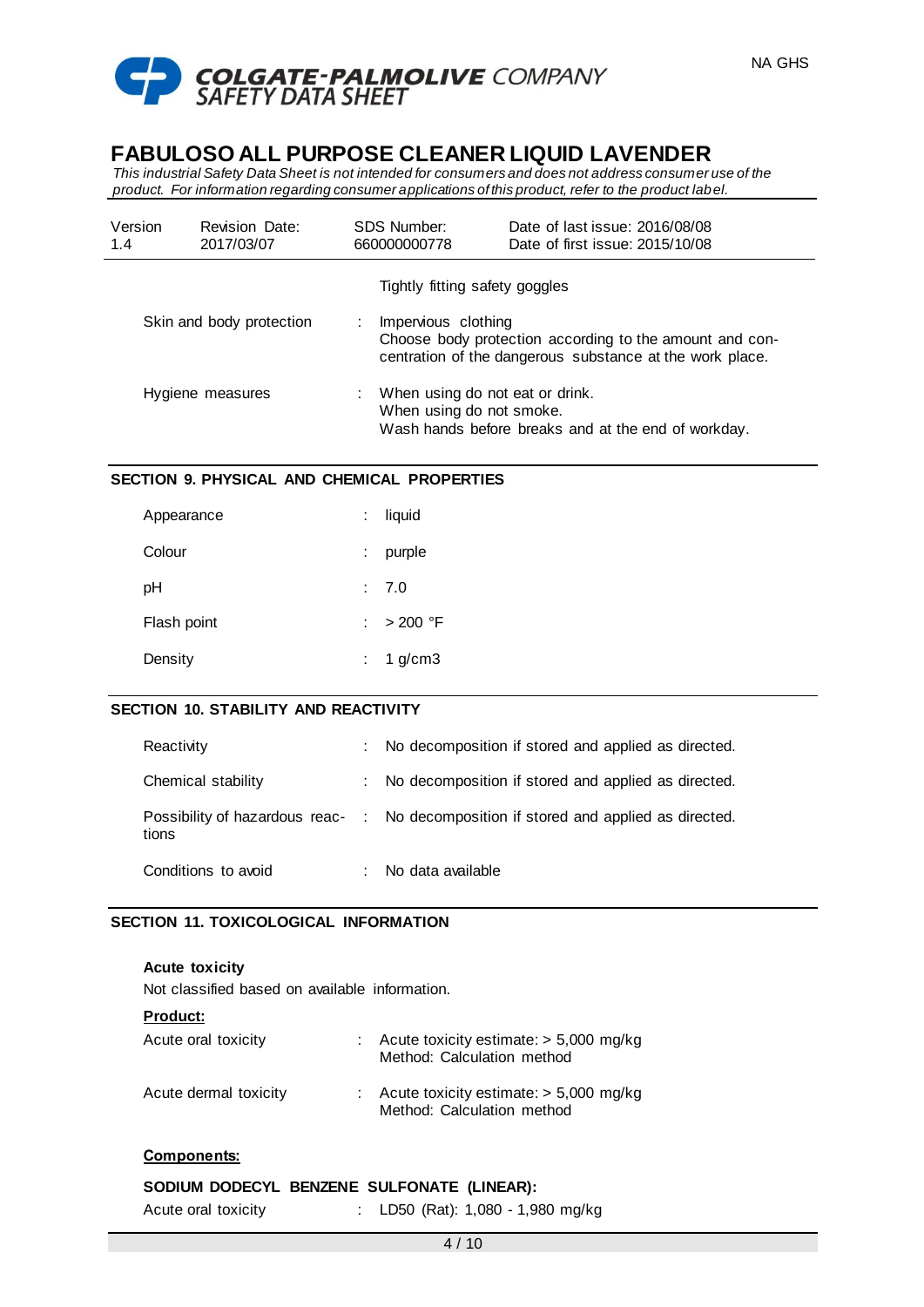

*This industrial Safety Data Sheet is not intended for consumers and does not address consumer use of the product. For information regarding consumer applications of this product, refer to the product label.*

| Version<br>1.4 | <b>Revision Date:</b><br>2017/03/07 | <b>SDS Number:</b><br>660000000778 | Date of last issue: 2016/08/08<br>Date of first issue: 2015/10/08 |
|----------------|-------------------------------------|------------------------------------|-------------------------------------------------------------------|
|                |                                     |                                    | Method: No information available.                                 |
|                | Acute inhalation toxicity           | : Remarks: No data available       |                                                                   |
|                | Acute dermal toxicity               | : LD50 (Rat): $> 2,000$ mg/kg      | Method: OECD Test Guideline 402                                   |

# **Skin corrosion/irritation**

Not classified based on available information.

#### **Components:**

## **SODIUM DODECYL BENZENE SULFONATE (LINEAR):**

Result: Severe skin irritation

### **Serious eye damage/eye irritation**

Not classified based on available information.

# **Components:**

#### **SODIUM DODECYL BENZENE SULFONATE (LINEAR):**

Result: Irritation to eyes, reversing within 21 days

#### **Respiratory or skin sensitisation**

#### **Skin sensitisation**

Not classified based on available information.

#### **Respiratory sensitisation**

Not classified based on available information.

### **Components:**

#### **SODIUM DODECYL BENZENE SULFONATE (LINEAR):**

Exposure routes: Inhalation Remarks: No data available

Exposure routes: Dermal Result: Does not cause skin sensitisation.

### **Germ cell mutagenicity**

Not classified based on available information.

#### **Carcinogenicity**

Not classified based on available information. **IARC** No component of this product present at levels greater than or equal to 0.1% is identified as probable, possible or confirmed human carcinogen by IARC.

**OSHA** No component of this product present at levels greater than or equal to 0.1% is identified as a carcinogen or potential carcino-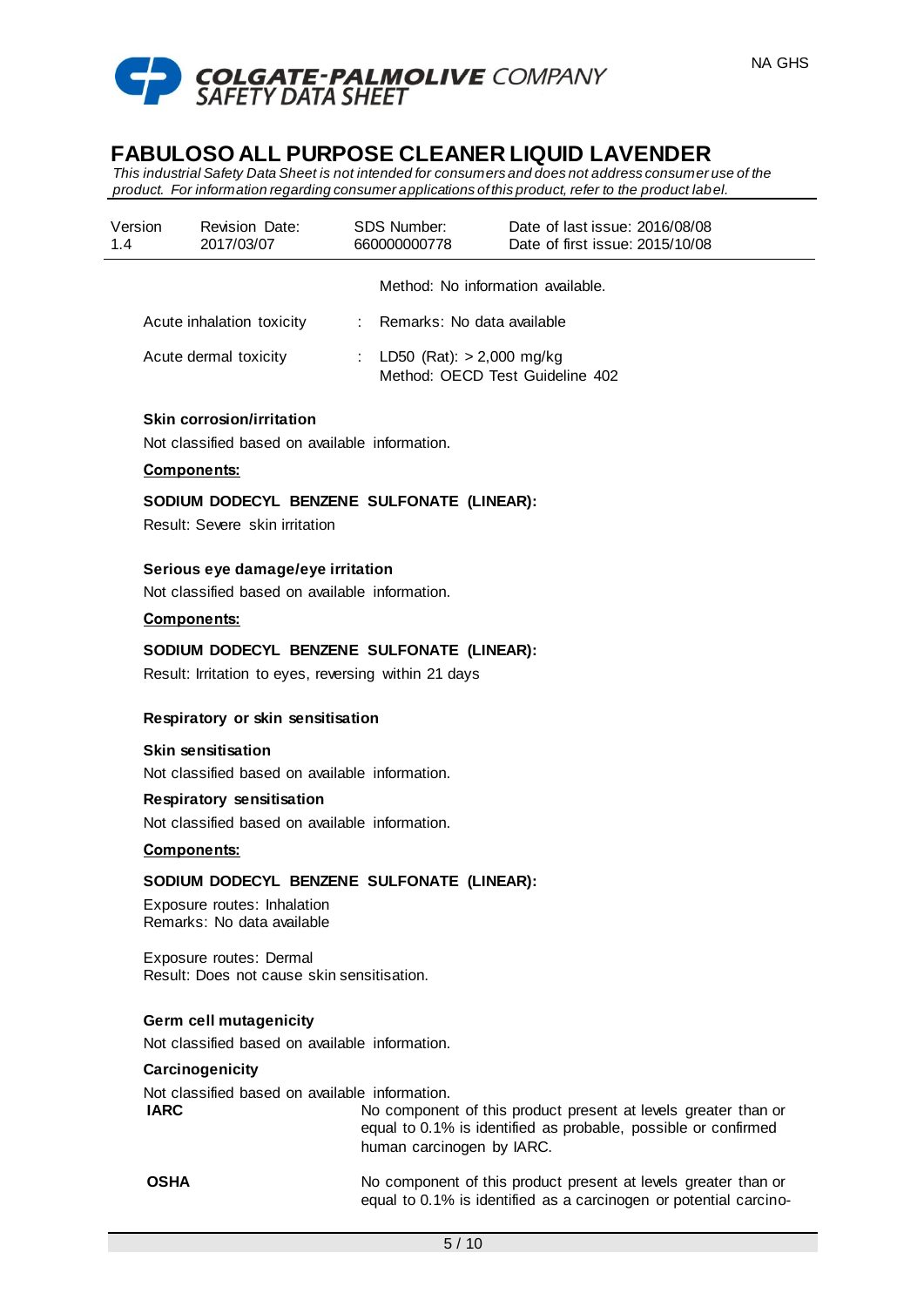

*This industrial Safety Data Sheet is not intended for consumers and does not address consumer use of the product. For information regarding consumer applications of this product, refer to the product label.*

| Version<br>1.4 | <b>Revision Date:</b><br>2017/03/07 | SDS Number:<br>660000000778 | Date of last issue: 2016/08/08<br>Date of first issue: 2015/10/08                                                                  |
|----------------|-------------------------------------|-----------------------------|------------------------------------------------------------------------------------------------------------------------------------|
|                |                                     | gen by OSHA.                |                                                                                                                                    |
| <b>NTP</b>     |                                     | by NTP.                     | No component of this product present at levels greater than or<br>equal to 0.1% is identified as a known or anticipated carcinogen |
|                | Reproductive toxicity               |                             |                                                                                                                                    |

Not classified based on available information.

#### **STOT - single exposure**

Not classified based on available information.

#### **STOT - repeated exposure**

Not classified based on available information.

# **Aspiration toxicity**

Not classified based on available information.

#### **Further information**

### **Product:**

Remarks: This product has not been tested as a whole. However, this formula was reviewed by expert toxicologists in the Product Safety Assurance Department of Colgate-Palmolive and is determined to be safe for its intended use. This review has taken into consideration available safety-related information including information on individual ingredients, similar formulas and potential ingredient interactions. This review is a component of the hazard determination used to prepare the statements in Section 3 of the SDS.

#### **SECTION 12. ECOLOGICAL INFORMATION**

The product has not been tested as a whole for environmental toxicity. However, environmental information on the ingredients in this product have been reviewed by the Environmental Occupational Health and Safety group of Colgate-Palmolive and determined to have an acceptable environmental profile. This evaluation is based on available information on individual ingredients, interactions of ingredients, and similar ingredients. Biodegradability claims are supported by data on ingredients (i.e., surfactants are biodegradable).

#### **SECTION 13. DISPOSAL CONSIDERATIONS**

| Disposal methods       |                                                                                                                                                                                                                          |
|------------------------|--------------------------------------------------------------------------------------------------------------------------------------------------------------------------------------------------------------------------|
| Waste from residues    | The product should not be allowed to enter drains, water<br>courses or the soil.<br>Do not contaminate ponds, waterways or ditches with chemi-<br>cal or used container.<br>Send to a licensed waste management company. |
| Contaminated packaging | Empty remaining contents.<br>Dispose of as unused product.<br>Do not re-use empty containers.                                                                                                                            |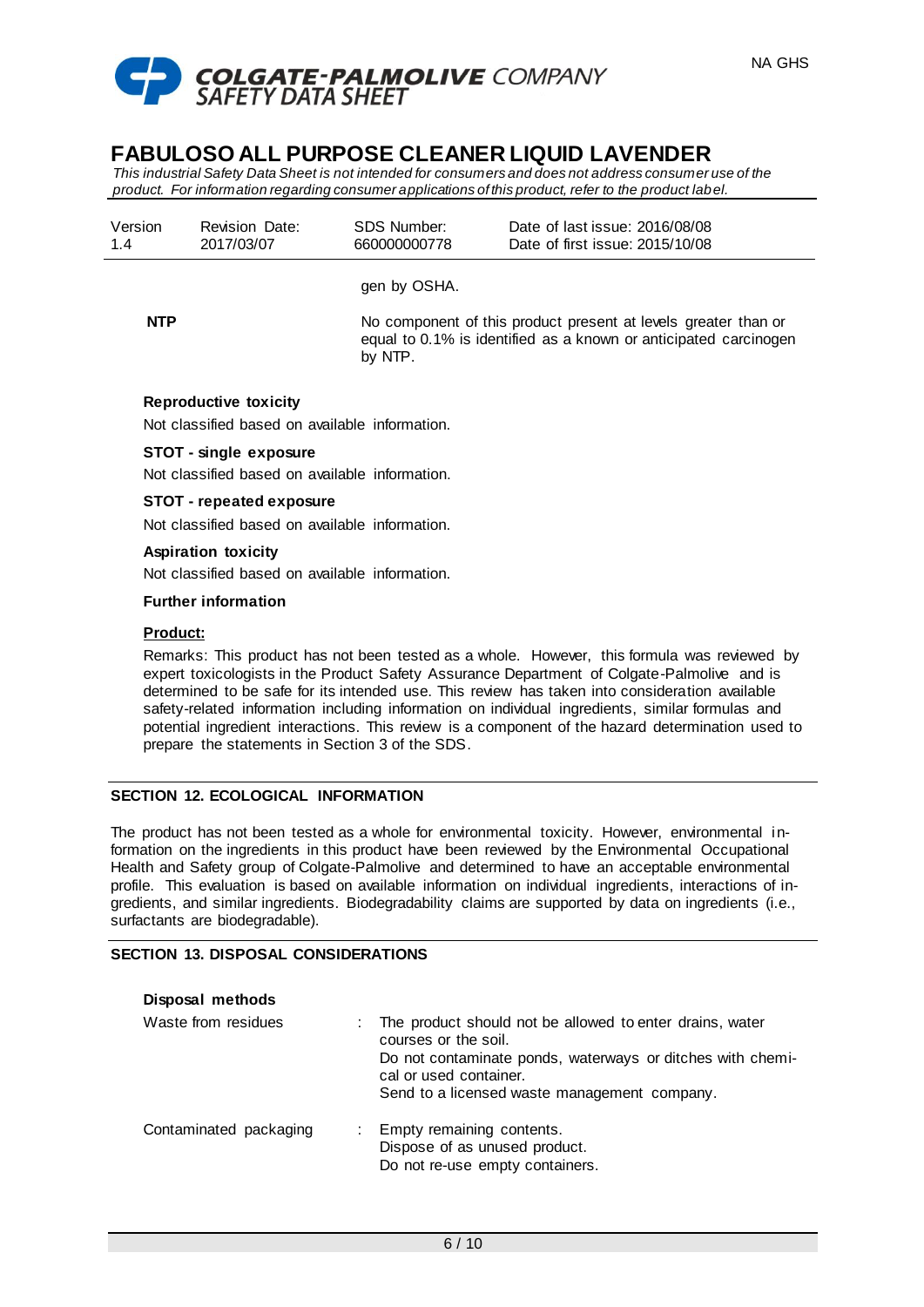

*This industrial Safety Data Sheet is not intended for consumers and does not address consumer use of the product. For information regarding consumer applications of this product, refer to the product label.*

| Version | <b>Revision Date:</b> | SDS Number:  | Date of last issue: 2016/08/08  |
|---------|-----------------------|--------------|---------------------------------|
| 14      | 2017/03/07            | 660000000778 | Date of first issue: 2015/10/08 |

### **SECTION 14. TRANSPORT INFORMATION**

| DOT         |                |
|-------------|----------------|
|             | Not regulated. |
| <b>TDG</b>  |                |
|             | Not regulated. |
| IATA        |                |
|             | Not regulated. |
| <b>IMDG</b> |                |
|             | Not regulated. |
| <b>ADR</b>  |                |
|             | Not regulated. |

#### **International Regulations**

**Transport in bulk according to Annex II of MARPOL 73/78 and the IBC Code** Not applicable for product as supplied.

### **National Regulations**

# **SECTION 15. REGULATORY INFORMATION**

# **EPCRA - Emergency Planning and Community Right-to-Know Act**

# **CERCLA Reportable Quantity**

| Components               | CAS-No.    |       | Component RQ   Calculated product RQ |
|--------------------------|------------|-------|--------------------------------------|
|                          |            | (lbs) | (lbs)                                |
| I SODIUM DODECYL BENZENE | 25155-30-0 | 1000  |                                      |
| ISULFONATE (LINEAR)      |            |       |                                      |

\*: Calculated RQ exceeds reasonably attainable upper limit.

#### **SARA 304 Extremely Hazardous Substances Reportable Quantity**

| This material does not contain any components with a section 304 EHS RQ. |                 |  |  |  |
|--------------------------------------------------------------------------|-----------------|--|--|--|
| SARA 311/312 Hazards                                                     | No SARA Hazards |  |  |  |

| <b>SARA 302</b> | : No chemicals in this material are subject to the reporting re- |
|-----------------|------------------------------------------------------------------|
|                 | quirements of SARA Title III, Section 302.                       |

| <b>SARA 313</b> | This material does not contain any chemical components with  |
|-----------------|--------------------------------------------------------------|
|                 | known CAS numbers that exceed the threshold (De Minimis)     |
|                 | reporting levels established by SARA Title III, Section 313. |

#### **Clean Air Act**

This product neither contains, nor was manufactured with a Class I or Class II ODS as defined by the U.S. Clean Air Act Section 602 (40 CFR 82, Subpt. A, App.A + B).

This product does not contain any hazardous air pollutants (HAP), as defined by the U.S. Clean Air Act Section 112 (40 CFR 61).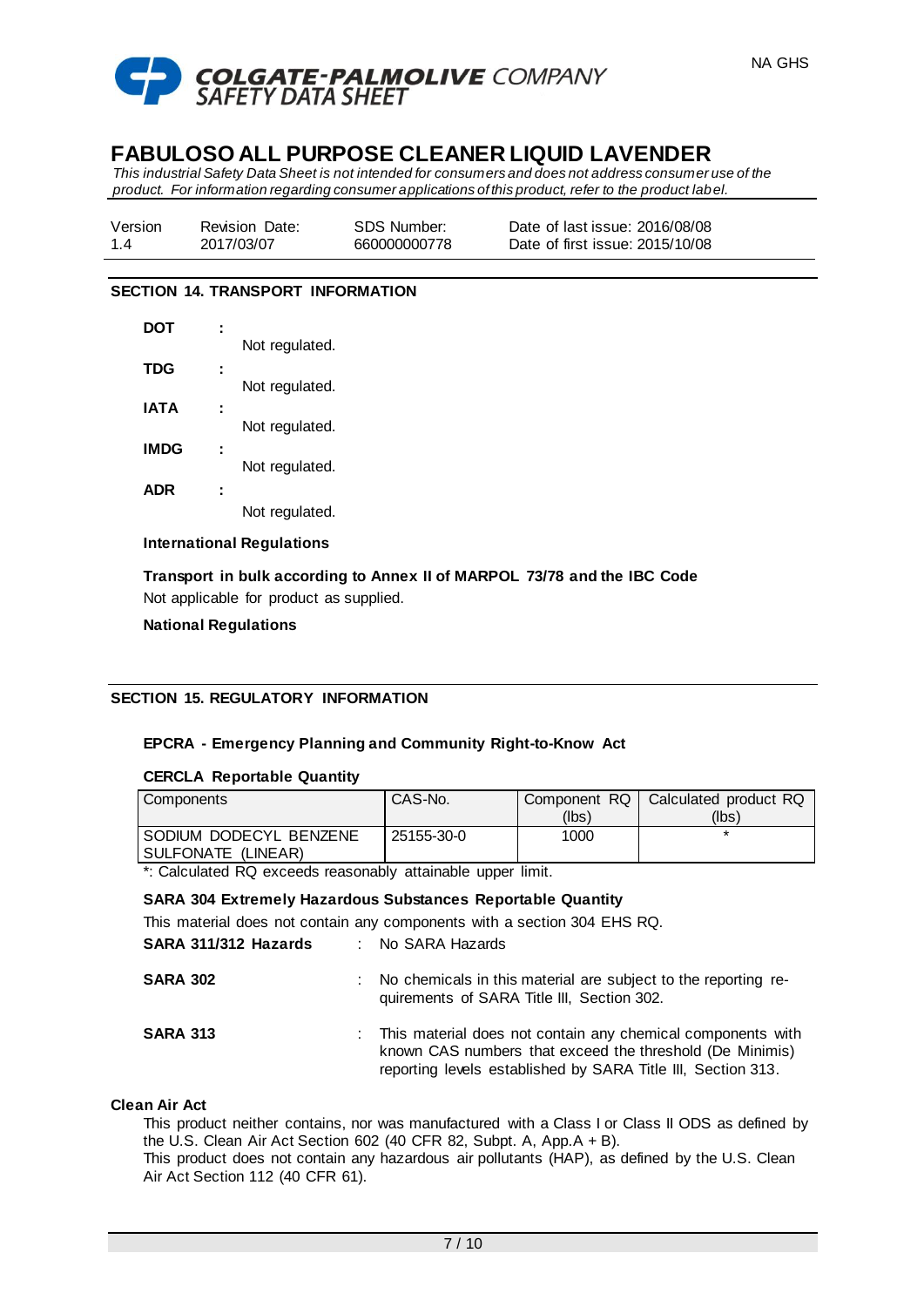

*This industrial Safety Data Sheet is not intended for consumers and does not address consumer use of the product. For information regarding consumer applications of this product, refer to the product label.*

| Version | <b>Revision Date:</b> | SDS Number:  | Date of last issue: 2016/08/08  |
|---------|-----------------------|--------------|---------------------------------|
| 14      | 2017/03/07            | 660000000778 | Date of first issue: 2015/10/08 |

This product does not contain any chemicals listed under the U.S. Clean Air Act Section 112(r) for Accidental Release Prevention (40 CFR 68.130, Subpart F).

This product does not contain any chemicals listed under the U.S. Clean Air Act Section 111 SOCMI Intermediate or Final VOC's (40 CFR 60.489).

### **Clean Water Act**

The following Hazardous Substances are listed under the U.S. CleanWater Act, Section 311, Table 116.4A:

> SODIUM DODECYL BENZENE SULFONATE (LINEAR) 25155-30-0

The following Hazardous Chemicals are listed under the U.S. CleanWater Act, Section 311, Table 117.3:

SODIUM DODECYL BENZENE SULFONATE (LINEAR) 25155-30-0

This product does not contain any toxic pollutants listed under the U.S. Clean Water Act Section 307

#### **US State Regulations**

|                                                                           | <b>Massachusetts Right To Know</b>                                                                         |                                                                                                                                                    |  |                                                  |  |  |  |
|---------------------------------------------------------------------------|------------------------------------------------------------------------------------------------------------|----------------------------------------------------------------------------------------------------------------------------------------------------|--|--------------------------------------------------|--|--|--|
|                                                                           | SODIUM DODECYL BENZENE SULFONATE (LINEAR)                                                                  |                                                                                                                                                    |  | 25155-30-0                                       |  |  |  |
| Pennsylvania Right To Know                                                |                                                                                                            |                                                                                                                                                    |  |                                                  |  |  |  |
|                                                                           | WATER<br>SODIUM DODECYL BENZENE SULFONATE (LINEAR)<br>2-PHENOXYETHANOL<br>SODIUM SULFATE                   |                                                                                                                                                    |  | 7732-18-5<br>25155-30-0<br>122-99-6<br>7757-82-6 |  |  |  |
| New Jersey Right To Know                                                  |                                                                                                            |                                                                                                                                                    |  |                                                  |  |  |  |
|                                                                           | WATER<br>PROPYLENE GLYCOL PROPYL ETHER<br>SODIUM DODECYL BENZENE SULFONATE (LINEAR)<br>California Prop. 65 | : This product does not contain any chemicals known to State<br>of California to cause cancer, birth defects, or any other re-<br>productive harm. |  | 7732-18-5<br>1569-01-3<br>25155-30-0             |  |  |  |
| <b>California List of Hazardous Substances</b>                            |                                                                                                            |                                                                                                                                                    |  |                                                  |  |  |  |
|                                                                           | SODIUM DODECYL BENZENE SULFONATE (LINEAR)                                                                  |                                                                                                                                                    |  | 25155-30-0                                       |  |  |  |
| The components of this product are reported in the following inventories: |                                                                                                            |                                                                                                                                                    |  |                                                  |  |  |  |
| <b>TSCA</b>                                                               |                                                                                                            | All ingredients in this product are listed on the TSCA Inventory<br>or are not required to be listed on the TSCA Inventory.                        |  |                                                  |  |  |  |

#### **TSCA list**

No substances are subject to a Significant New Use Rule.

No substances are subject to TSCA 12(b) export notification requirements.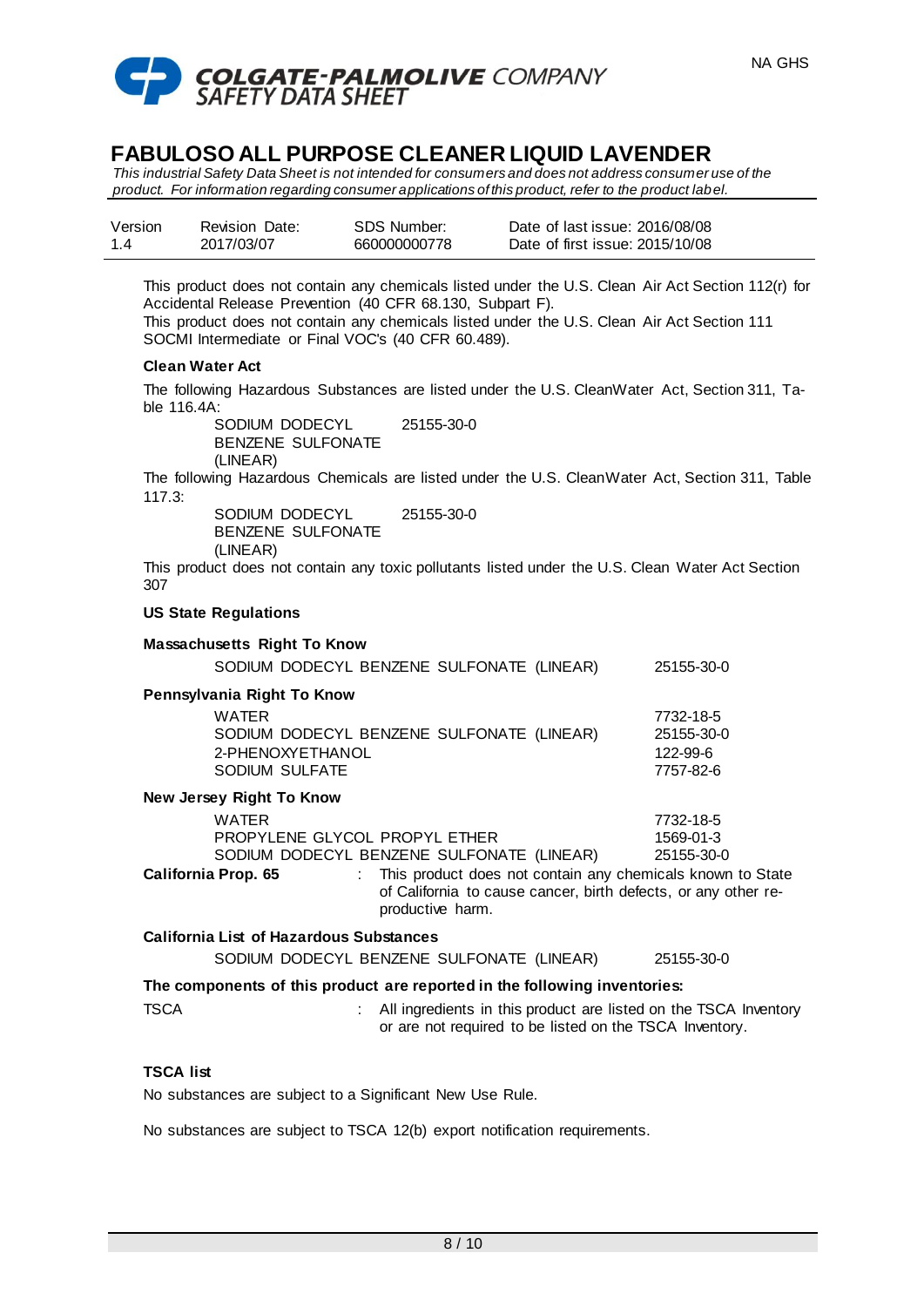

*This industrial Safety Data Sheet is not intended for consumers and does not address consumer use of the product. For information regarding consumer applications of this product, refer to the product label.*

Version 1.4 Revision Date: 2017/03/07

SDS Number: 660000000778

Date of last issue: 2016/08/08 Date of first issue: 2015/10/08

### **SECTION 16. OTHER INFORMATION**

### **Full text of other abbreviations**

AICS - Australian Inventory of Chemical Substances; ASTM - American Society for the Testing of Materials; bw - Body weight; CERCLA - Comprehensive Environmental Response, Compensation, and Liability Act; CMR - Carcinogen, Mutagen or Reproductive Toxicant; DIN - Standard of the German Institute for Standardisation; DOT - Department of Transportation; DSL - Domestic Substances List (Canada); ECx - Concentration associated with x% response; EHS - Extremely Hazardous Substance; ELx - Loading rate associated with x% response; EmS - Emergency Schedule; ENCS - Existing and New Chemical Substances (Japan); ErCx - Concentration associated with x% growth rate response; ERG - Emergency Response Guide; GHS - Globally Harmonized System; GLP - Good Laboratory Practice; HMIS - Hazardous Materials Identification System; IARC - International Agency for Research on Cancer; IATA - International Air Transport Association; IBC - International Code for the Construction and Equipment of Ships carrying Dangerous Chemicals in Bulk; IC50 - Half maximal inhibitory concentration; ICAO - International Civil Aviation Organization; IECSC - Inventory of Existing Chemical Substances in China; IMDG - International Maritime Dangerous Goods; IMO - International Maritime Organization; ISHL - Industrial Safety and Health Law (Japan); ISO - International Organisation for Standardization; KECI - Korea Existing Chemicals Inventory; LC50 - Lethal Concentration to 50 % of a test population; LD50 - Lethal Dose to 50% of a test population (Median Lethal Dose); MARPOL - International Convention for the Prevention of Pollution from Ships; MSHA - Mine Safety and Health Administration; n.o.s. - Not Otherwise Specified; NFPA - National Fire Protection Association; NO(A)EC - No Observed (Adverse) Effect Concentration; NO(A)EL - No Observed (Adverse) Effect Level; NOELR - No Observable Effect Loading Rate; NTP - National Toxicology Program; NZIoC - New Zealand Inventory of Chemicals; OECD - Organization for Economic Co-operation and Development; OPPTS - Office of Chemical Safety and Pollution Prevention; PBT - Persistent, Bioaccumulative and Toxic substance; PICCS - Philippines Inventory of Chemicals and Chemical Substances; (Q)SAR - (Quantitative) Structure Activity Relationship; RCRA - Resource Conservation and Recovery Act; REACH - Regulation (EC) No 1907/2006 of the European Parliament and of the Council concerning the Registration, Evaluation, Authorisation and Restriction of Chemicals; RQ - Reportable Quantity; SADT - Self-Accelerating Decomposition Temperature; SARA - Superfund Amendments and Reauthorization Act; SDS - Safety Data Sheet; TCSI - Taiwan Chemical Substance Inventory; TSCA - Toxic Substances Control Act (United States); UN - United Nations; UNRTDG - United Nations Recommendations on the Transport of Dangerous Goods; vPvB - Very Persistent and Very Bioaccumulative